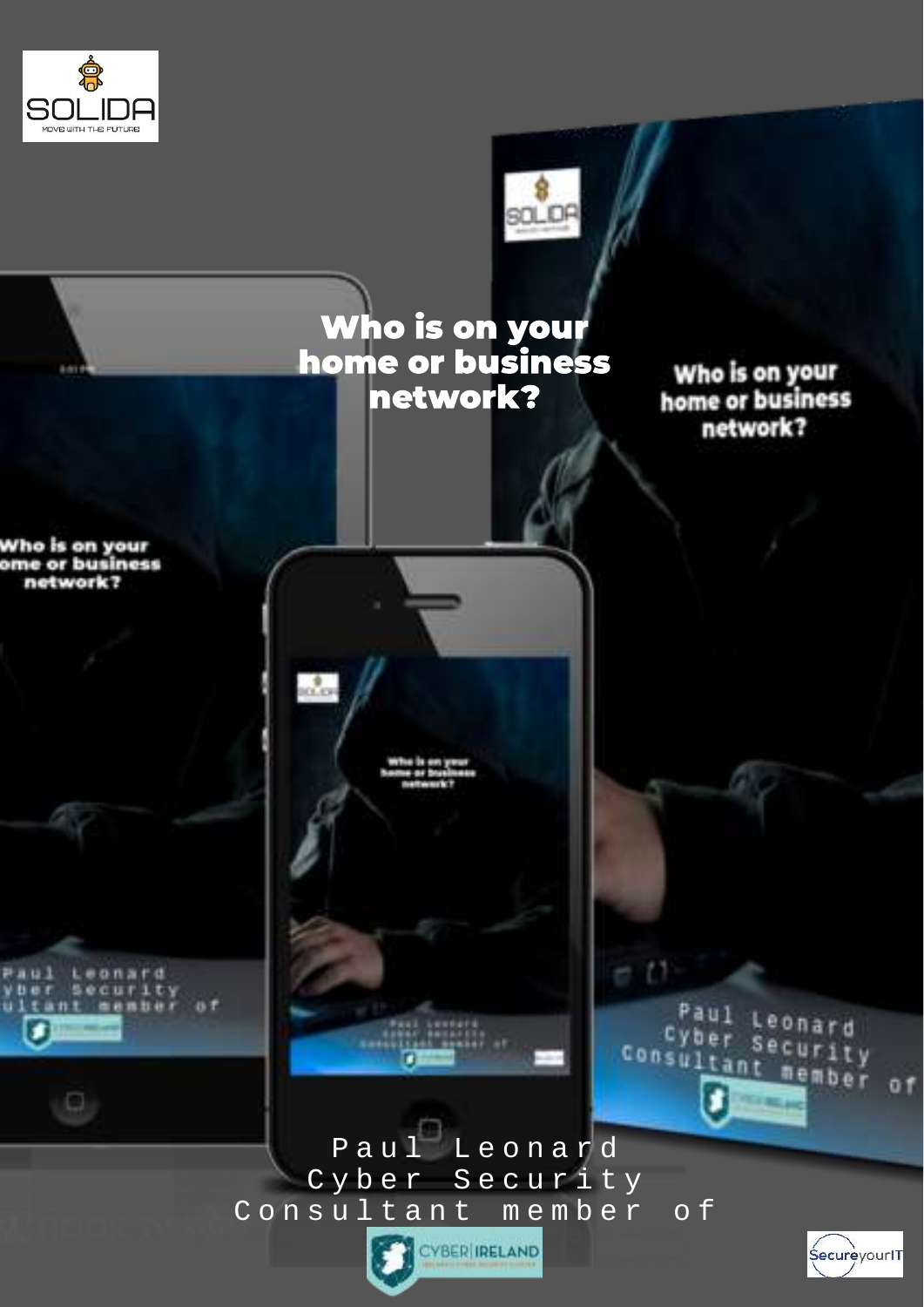### Cybersecurity is no longer a choice.

You have an obligation to ensure that you have at least basic security protocols in place and understand the importance of cybersecurity, or have somebody like ourselves at SecureYourIT to give you expert advice and help in this area. For e.g You could be implicated in a breach of someone's data, you need to know what to do.

### What is cyber security?

Cybersecurity is the practice of defending computers, servers, mobile devices, electronic

systems, networks, and data from malicious attacks. It's also known as information technology

security or electronic information security.

For example, can you or somebody in you home or organisation answer these basic questions

- Who has access to your network?
- What is on your network? E.g. PCs, Alexa, Google services, etc.
- How is your network protected?
- Is your data backed up? how do you know? have you tested it?
- Do you have a disaster recovery plan?
- Do you have an I.T policy?
- If you arrive into work and all you I.T equipment is gone? whats the plan?

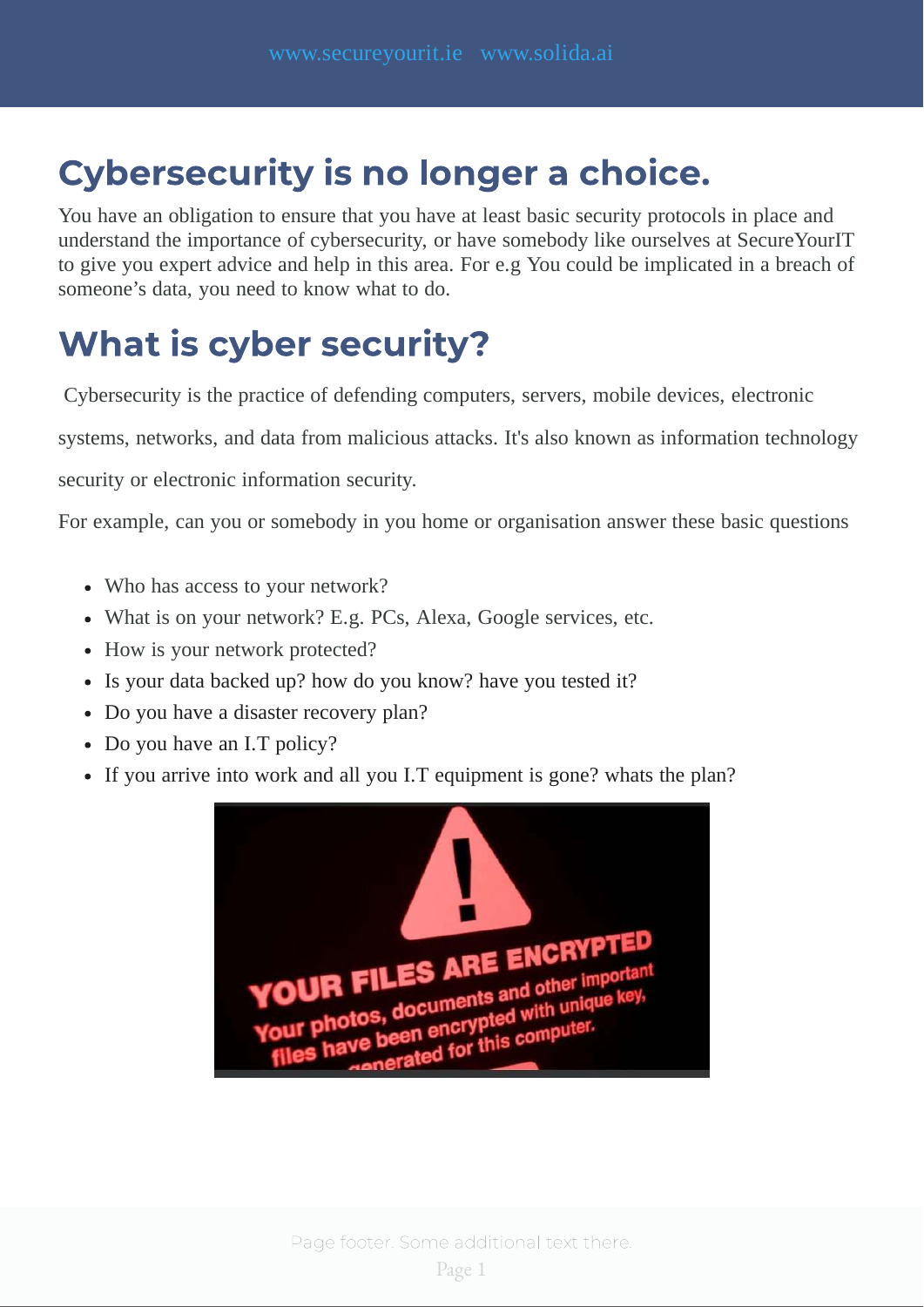### Why should you get a cyber-review form SecureyourIT?

SecureyourIT is a cybersecurity company. With over 25 years of experience supporting enterprises with the creation of full solutions and secure business concepts, backup solutions, disaster recovery, encryption, GDPR, and information technology policies. SecureyourIT's deep threat intelligence and security expertise are continually evolving into new security solutions and services to safeguard the business, websites, web servers, online applications, and I.T infrastructure all over Ireland. The company's comprehensive security portfolio includes outstanding endpoint protection as well as a variety of specialized security solutions and services to battle complex and emerging digital threats. SecureyourIT's solutions safeguard over a 20 companies, and we work with a variety of clients to secure what matters most to them.

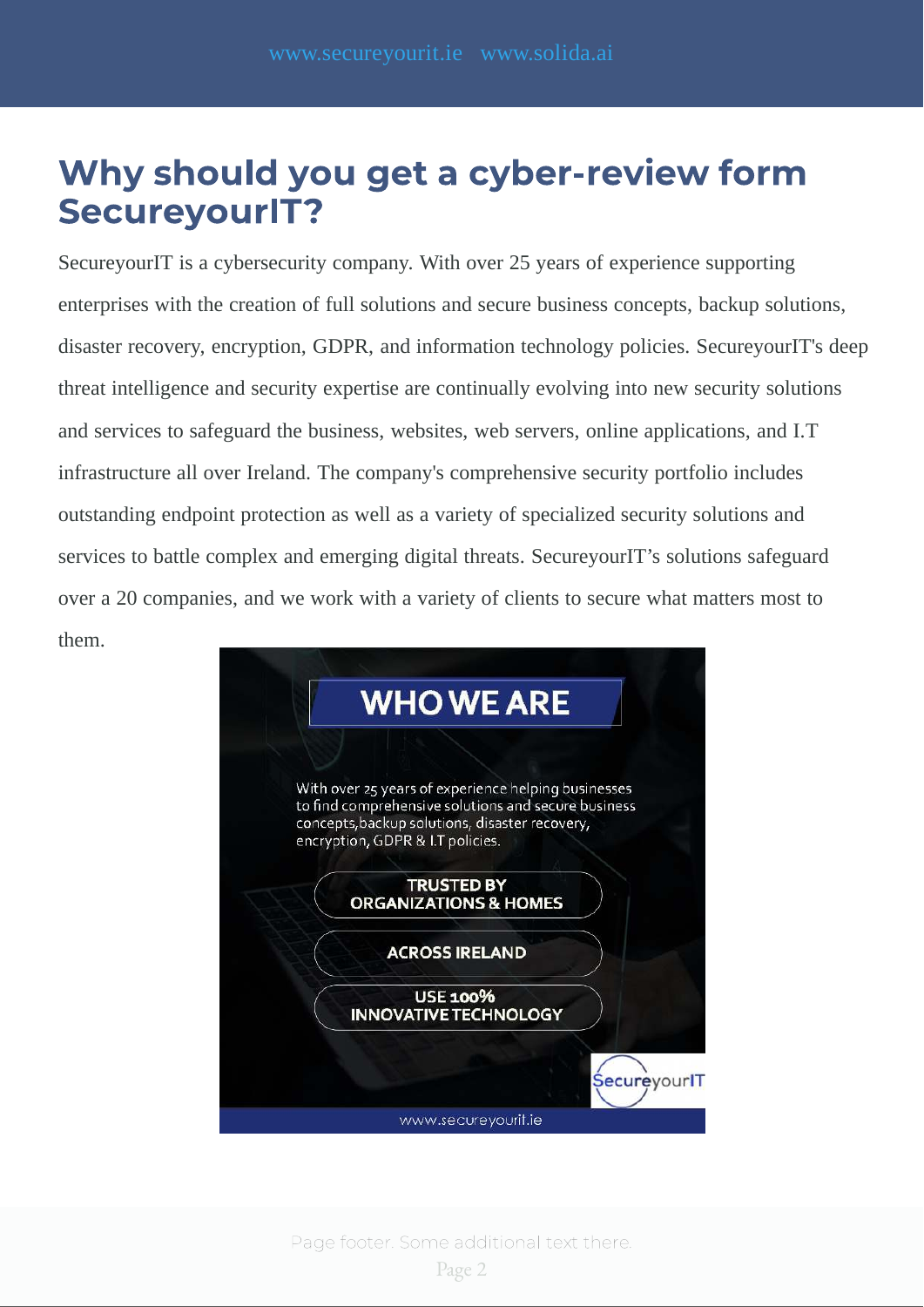#### SecureyourIT strategies and services

Every business faces its unique set of challenges, ranging from rules and regulations to extremely sophisticated data security threats. To stay up, regardless of the size of the company and one-on-one counsel from a skilled cyber security engineer is usually necessary. On the other hand, SecureyourIT offers a no-compromise solution that eliminates new hire commitments while still delivering executive-level counsel. Get access to a level of service usually reserved for larger companies. To assist you in meeting your operational objectives, we'll work with management to align security policies and procedures with business goals. Employ a large knowledge base while putting in place cyber security tactics that are tailored to your company's model and budget. Enjoy on-demand and as-needed assistance from knowledgeable advisors who can help you when you need it most. We specialize in executive advisory services, vendor evaluation, policy and technical implementation, and policy and technical implementation. We're also accessible on a one-time or continuing basis to help you deal with the plethora of security issues that arise during the year.



Page footer. Some additional text there.

Page 3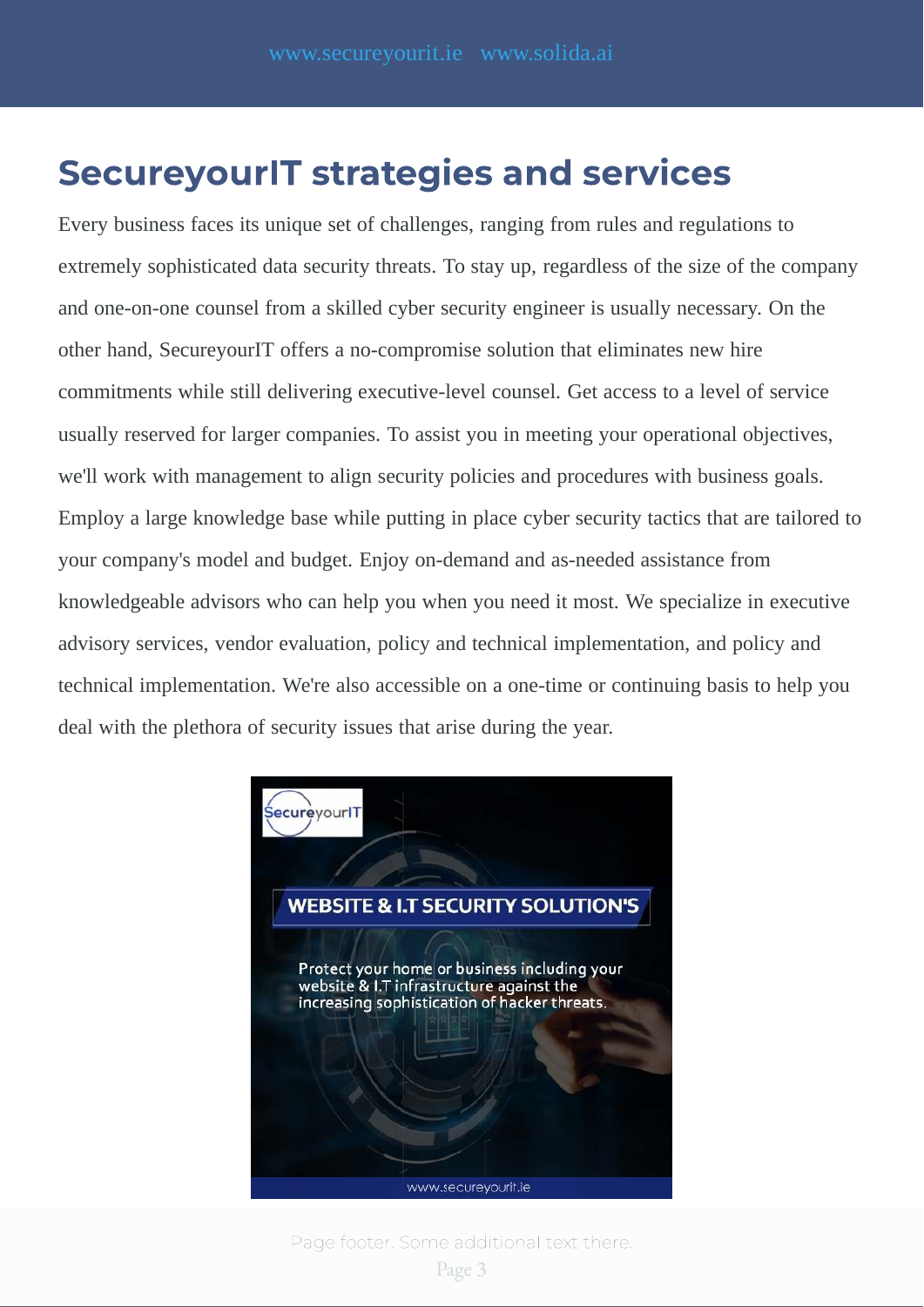### Why hire a SecureyourlT consultant?

1. Our consulting services are designed to help you achieve your security project goals.

2. We supply product specialists who will configure systems to reduce cyber dangers.

3. We allocate workers to focus on other objectives while we concentrate on risk management.

4. Throughout the year, we may provide on-demand, hourly, or project-based security consultancy.

We examine operations objectively, comparing your environment to those of similar businesses and scenarios. Our clients benefit from our unique vantage point's perspective in everything from security program design to audit preparedness. We can help with vendor risk management, business continuity planning, technical security controls, vulnerability management, web application security, and GDPR, HIPAA, and PCI compliance issues by combining business acumen with cyber security knowledge. We also provide penetration testing and forensic investigations, with cyber security project managers on standby to plan, choreograph, and execute significant projects while ensuring the best possible return on investment. All of this is available to our clients on an as-needed, part-time, or full-time basis. For customers for whom we supply security solutions, this decreases the risk of data breaches.

### Strategy and Advisory Review

Every company eventually reaches a point when it needs a degree of understanding that it can't get from its own employees. By supplementing your current skills with the correct combination of business and cybersecurity advice, we help you better compete, innovate, and grow. Define your business's direction and objectives while allocating resources wisely to help it develop and flourish.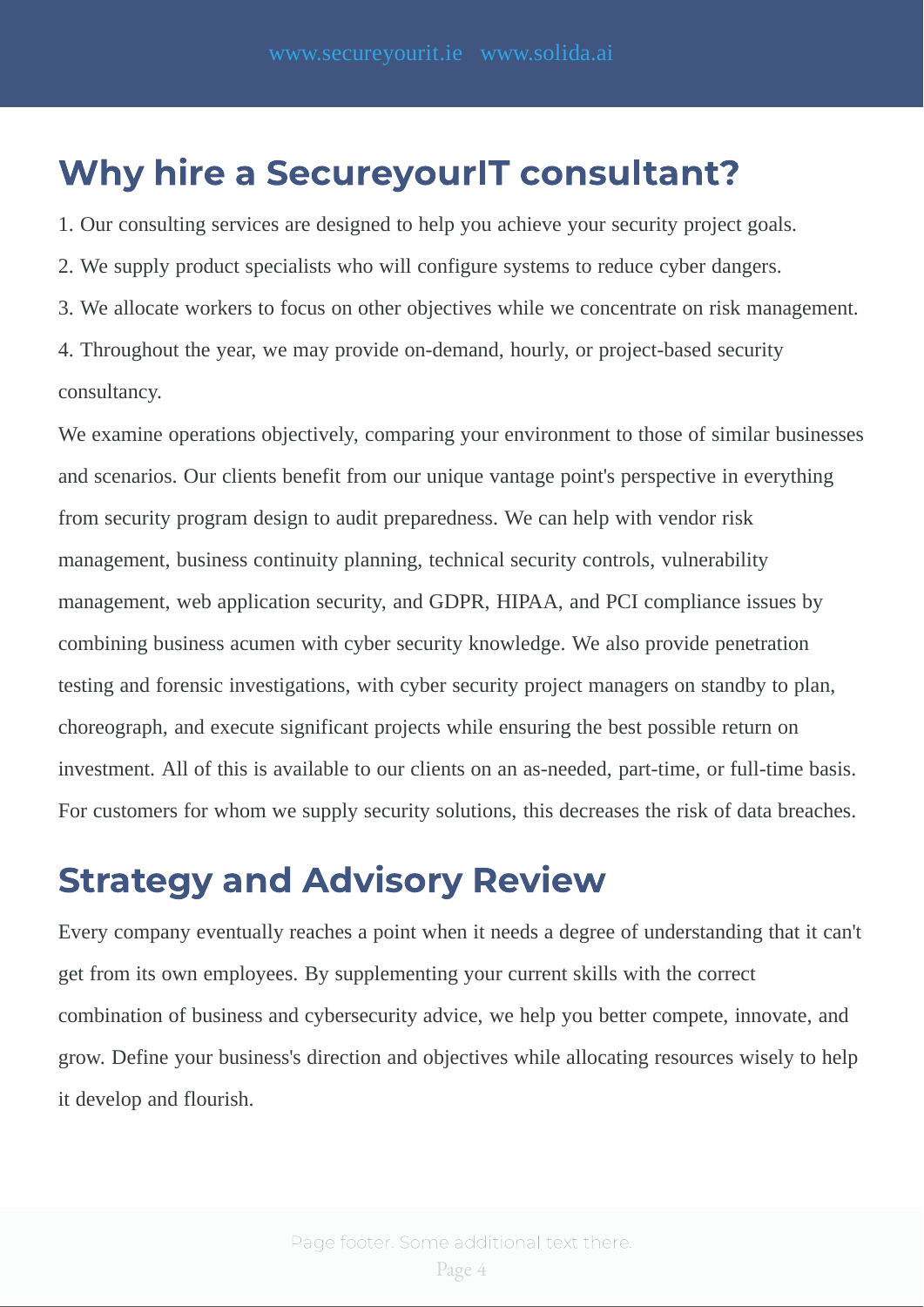### Your not jut protecting yourself, you<br>protesting your clients protesting your clients.

Our SecureyourIT services provide your business with significant monetary and non-monetary benefits. A tighter security posture keeps secret, sensitive, and private information out of the hands of unauthorised people or bots. Furthermore, good cyber security policies and practices increase staff productivity by reducing computer system downtime and enhancing uptime. Not only are you protecting your computers and hardware against viruses, but you're also prolonging the life of your equipment and deferring the cost of replacement. You will be able to acquire and keep new clients if you increase consumer confidence and do not gat a bad reputation due to a hack.

# Product specic Expertise

Simple methods can only get you so far in getting your company to where it needs to be. That's why we take a tailored approach, matching management with the best firewall, intrusion prevention, SIEM, network access control (NAC) security consultants (CISCO ISE, ForeScout CounterACT), antivirus security consultants, and vulnerability scanning experts. We are familiar with the most popular security products. We know how to put them into action in a variety of situations. Our hands-on professionals concentrate on security procedures and standards that are particular to your company and business.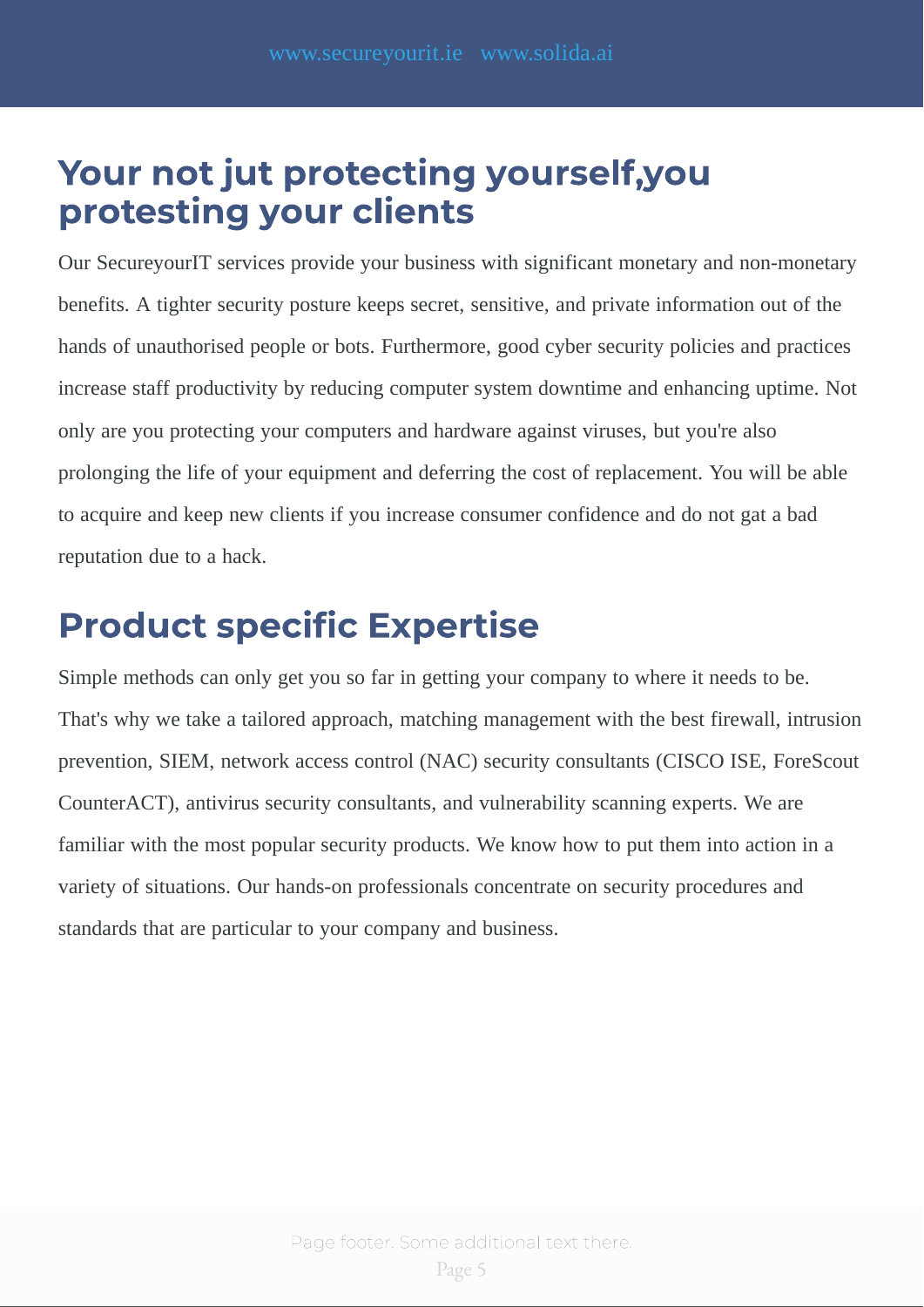### Security program design

Collaborate with a group of experts that can provide senior management with advice and help you create procedures that are compliant with the newest laws, industry standards, and government regulations. PCI Data Security Standards (PCI DSS), GDPR, HIPAA, EI3PA, GLBA FFIEC, NIST 800-53, and ISO 27002 are just a few of the regulations we assist clients to comply with.

# How we will help you!

After agreeing the process with you, we will remotely connect(or call to you location) to a device on your network, be it a laptop or PC. We utilize Teamviewer, an enterprise business class remote software that we hold a commercial license for and are trained to use safely and securely.

We will do a risk assessment of you business I.T, providing a full report. Please note: you are always in control. We are unable to access without your agreement and permission. Teamviewer notifies you of a connection which you will have to approve. Alongside that, you are also able to remove our access at anytime during the session. This connection is also private and confidential, and covered under GDPR. Non disclosure signing available.

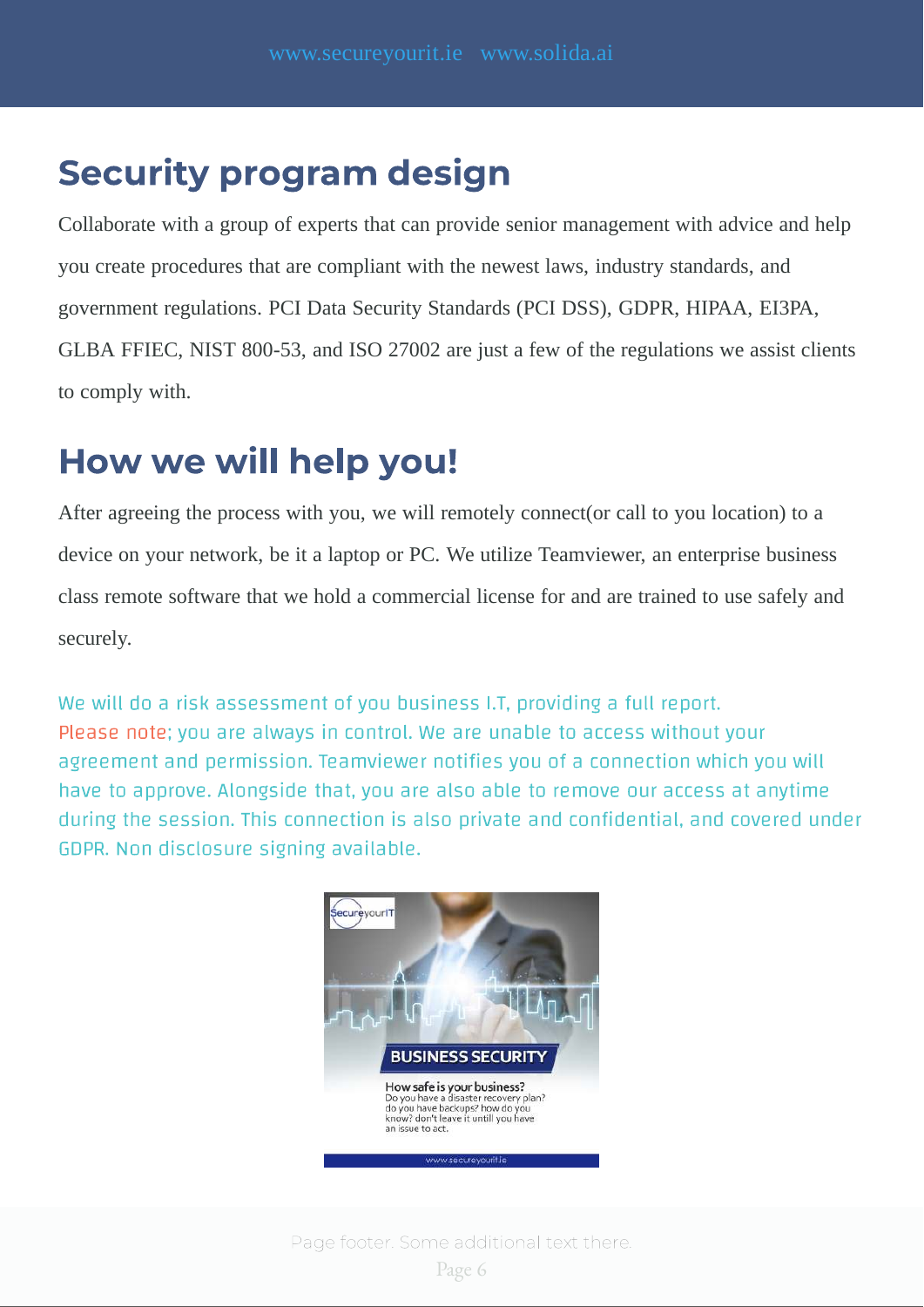### Sample Network



- **Information we can provid we can provid the Score your risk,** source risk.
	- A full report of your current set I.T up
	- Whether your password(s) match the recommended security levels.
	- Spot potential errors and problems.
	- Firewall setup and reviewal. This monitors and/or blocks connections in and out of your network.
	- Professional advice and do the work if required.
	- In the unlikely event of an issue, you will understand how to limit your exposure and get back on track.
	- .Train your staff to mention a few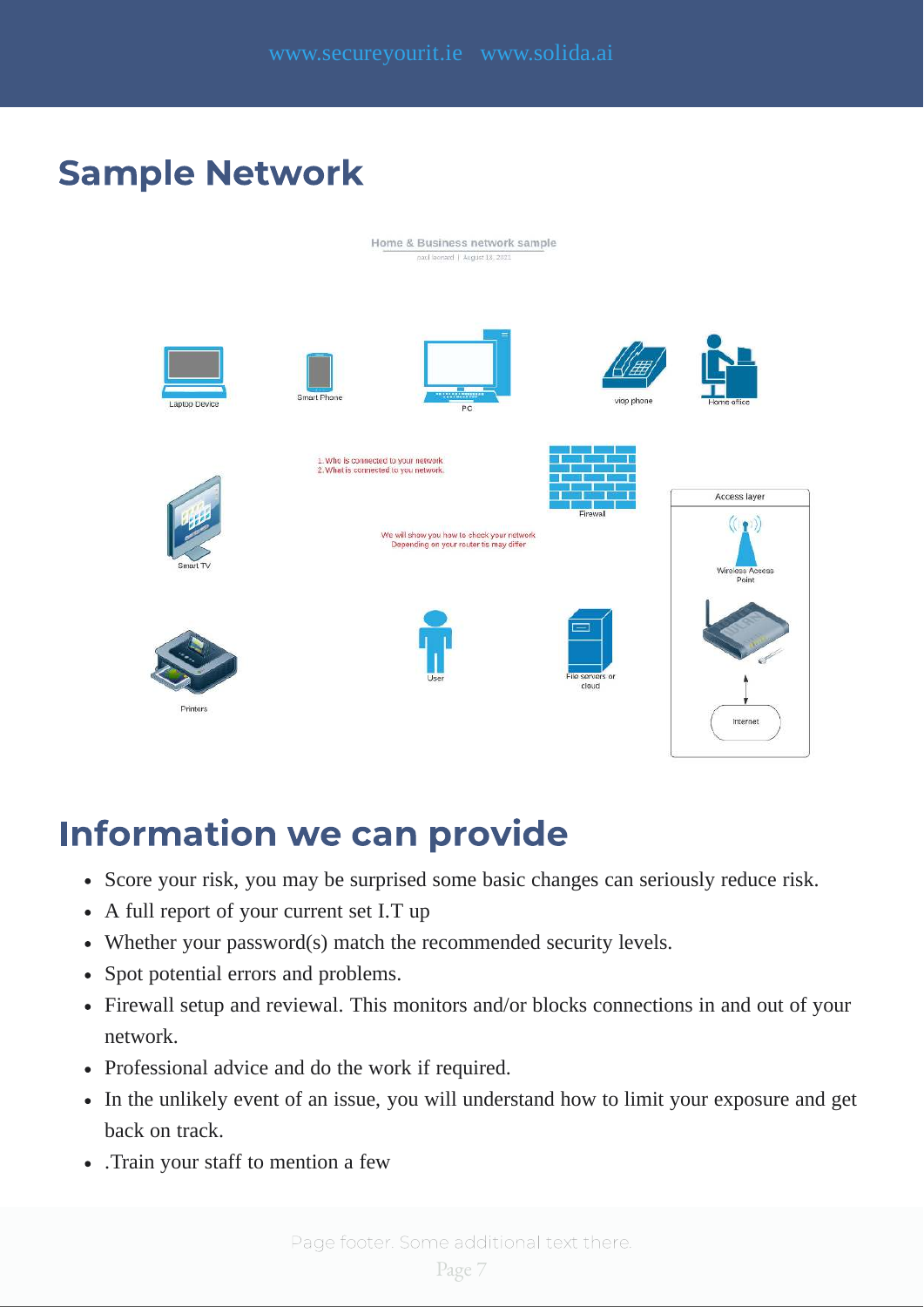